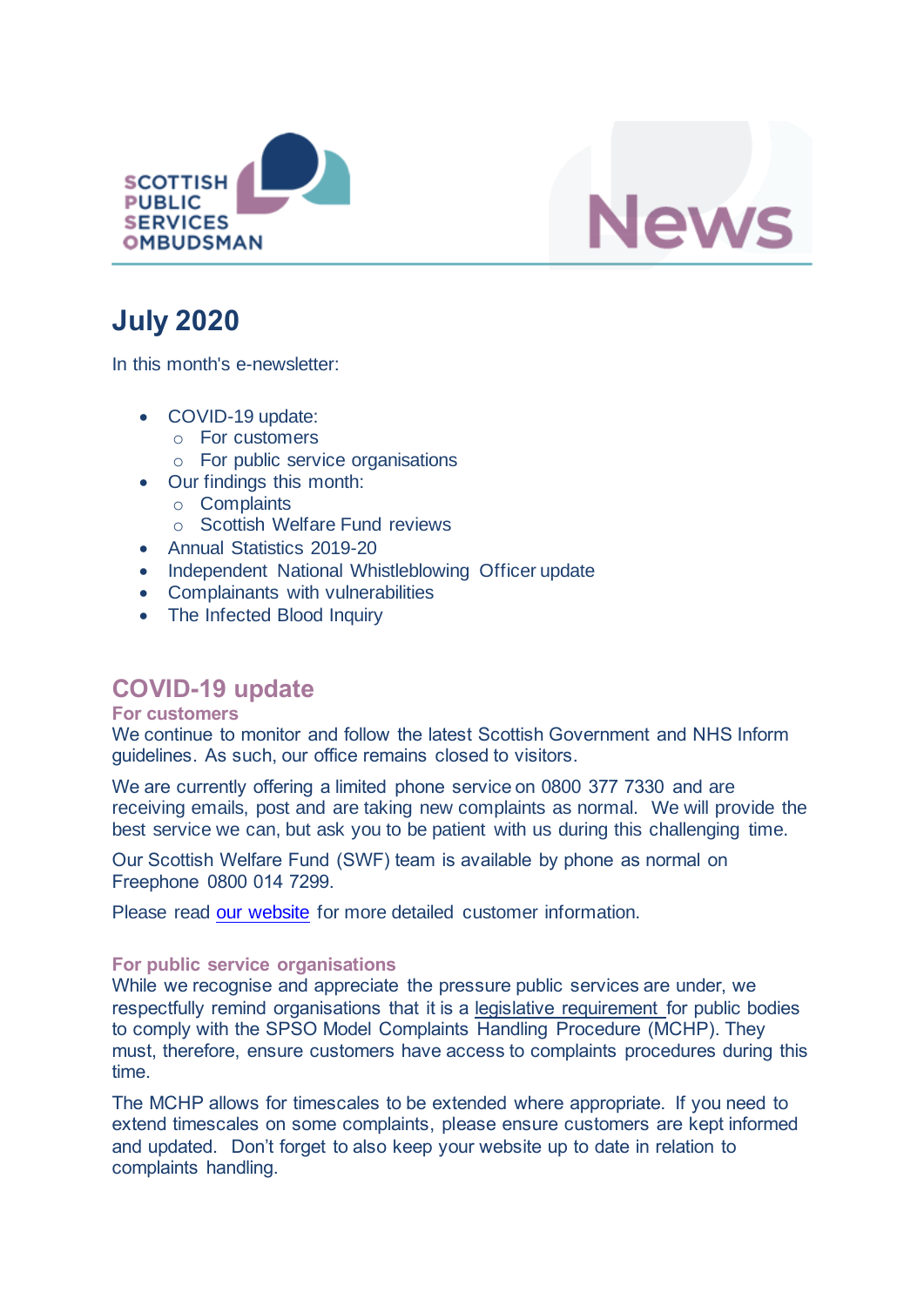If you are experiencing particular difficulties or issues please contact us on [CSA@spso.gov.scot.](mailto:CSA@spso.gov.scot)

Please see [information for public service organisations](https://www.spso.org.uk/covid-19-update-for-public-service-organisations) for information and guidance on complaints handling advice during COVID-19.

### **Our findings**

**Complaints**

This month we:

- published 95 decision reports available [here](https://www.spso.org.uk/our-findings)
- upheld 49 complaints in full or part
- made 135 recommendations for learning and improvement.

#### *Learning points*

When we uphold a complaint, we will make a recommendation to address the failing. Obviously, like public bodies and complainants we would rather there weren't failings in the first place, but where there are and the organisation has taken action as a result of good complaint handling, we like to acknowledge this and share good practice when we see it. For instance, an organisation may already have identified the potential for learning from a complaint and acted upon it so no further remedy from us is necessary.

This month we are publishing a number of such cases where the organisation has already taken positive action as a result of the complaint:

- [201902022](https://www.spso.org.uk/decision-reports/2020/july/decision-report-201902022-201902022) we found that Greater Glasgow and Clyde NHS board had failed to provide a patient with appropriate care and treatment when they suffered from a globe perforation (small hole in the eye ball) following an anaesthetic injection. We upheld the complaint on the basis that the board should have suspected that the patient had suffered a perforation at an earlier point. However, we acknowledged that the board had already discussed this case with the staff involved and had presented the case at a teaching session for future learning.
- [201908081](https://www.spso.org.uk/decision-reports/2020/july/decision-report-201908081-201908081) we found that the Scottish Court and Tribunal Service had failed to provide a clear response to an individual's complaint. We noted that there was a lack of understanding of how complex the procedure may appear to someone who had never been to the tribunal before. We upheld this complaint but made no recommendations as they had already apologised to the complainant and changed their website to ensure information was clearer.
- [201900596](https://www.spso.org.uk/decision-reports/2020/july/decision-report-201900596-201900596) we found that Grampian NHS board unreasonably delayed in arranging surgery for a patient at the gynaecology clinic. We upheld this complaint but made no further recommendations as the board had already apologised for not meeting their treatment time guarantee and had taken a number of steps to reduce their waiting times. This included addressing their referral pathways and seeking to increase their consultant capacity.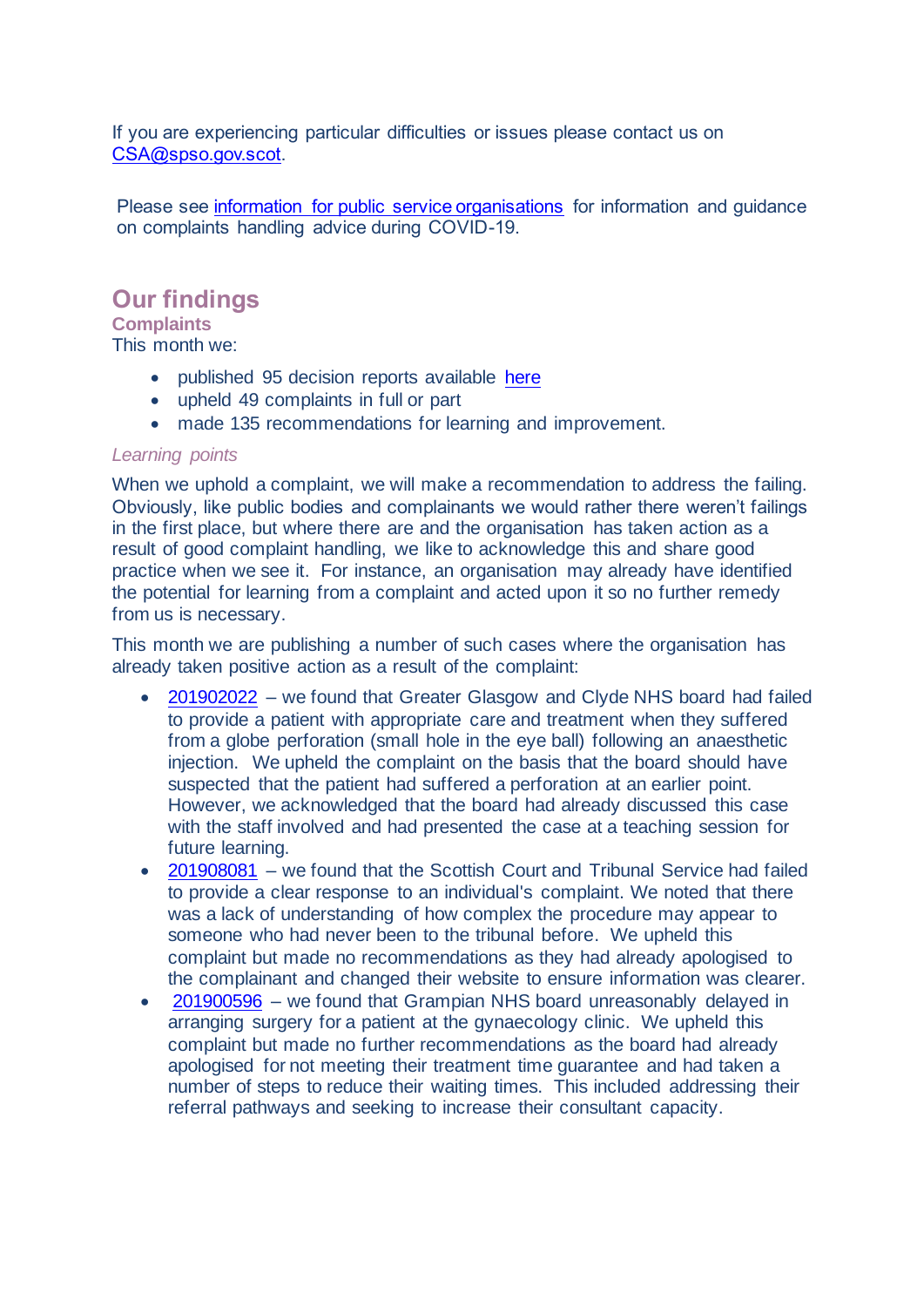### **Scottish Welfare Fund (SWF) reviews** *Statistics*

During June we:

- responded to 102 enquiries
- made 75 decisions:
	- o 15 community care grants
	- o 60 crisis grants
- changed the council's decision on seven (47%) community care grants and 20 (33%) crisis grants
- signposted an additional 74 applicants to alternative sources of assistance, which in most cases was their local council.

#### *Access to first tier SWF review service*

This month we received anonymous correspondence stating that managers in a local authority were telling employees not to accept first tier reviews that are not in writing.

This highlighted concerns about the lack of accessibility for vulnerable applicants with no internet access, or other means to submit their review in writing. The correspondence also told how these applicants are often in a very distressed state as a result of their inability to proceed with a review.

While section 9.10 of the SWF statutory guidance outlines that reviews should be in writing, unless exceptional circumstances apply, we would urge councils to apply flexibility to this approach, particularly in the current environment where applicants may be facing more vulnerable situations than normal.

We have previously highlighted to Scottish Government that the regulations should be changed to allow first tier reviews to be made verbally as well as in writing in order to remove unnecessary barriers to the review process.

#### *Case studies*

In recent weeks we observed a number of cases where we disagreed with the council's decision to refuse a crisis grant on the basis that the applicant was not in an emergency situation. Related case studies can be found in the searchable directory [on our website](https://www.spso.org.uk/scottishwelfarefund/case-summaries) under the subject *Definition of an emergency*.

### **Annual statistics 2019-20**

These figures show the number of enquiries and complaints we received and determined in the year 2019-20.

In 2019-20, we:

- received **4,332** complaints a **3%** increase on the **4,188** received in the previous year.
- received and determined **1,569** enquiries an **8%** decrease on the **1,707** received in the previous year.
- determined **4,099** complaints: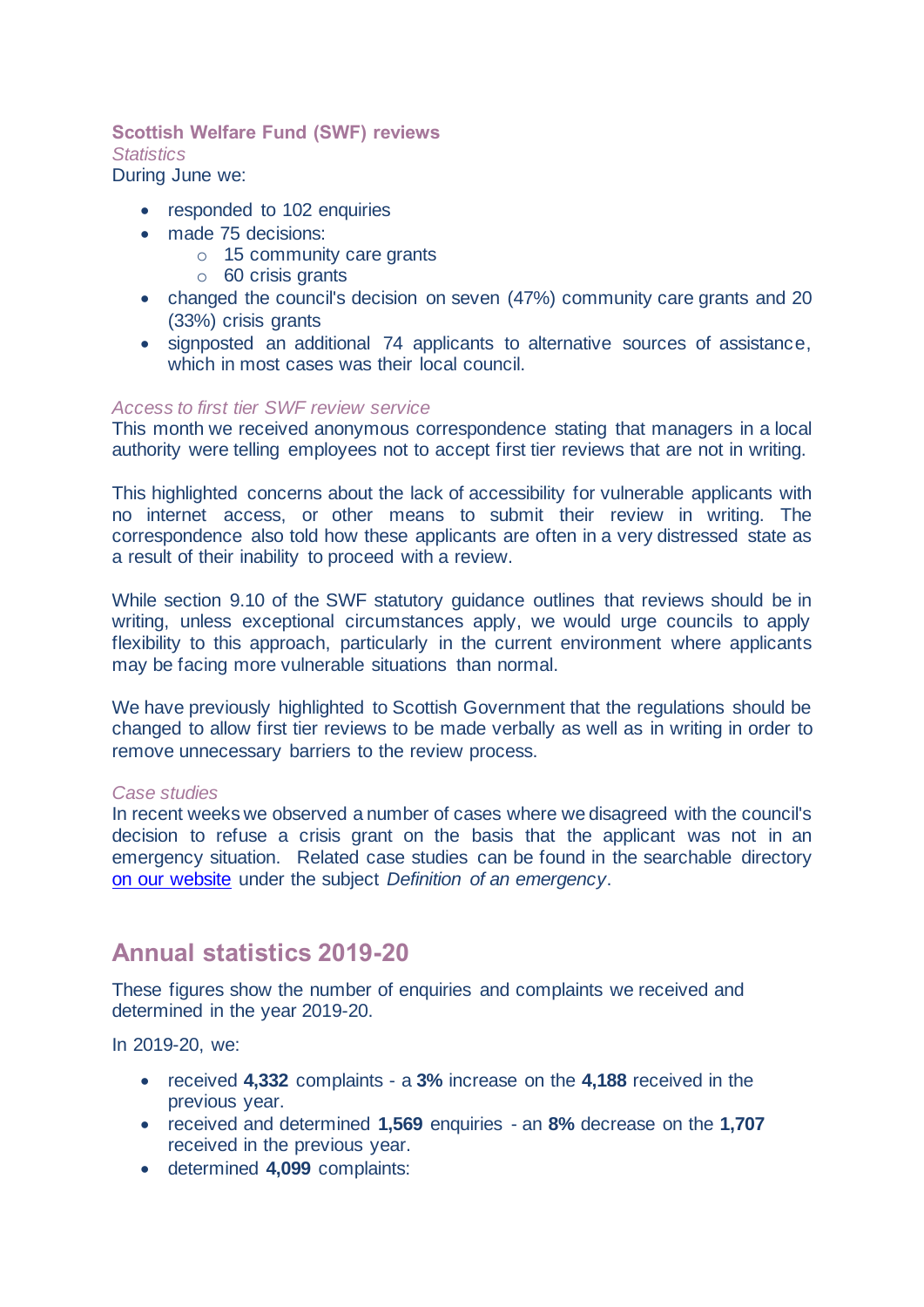- o **3,511** following detailed consideration pre-investigation
- o **588** following an investigation**. 66%** were about the health sector.
- upheld **58%** of complaints.
- made **1,038** recommendations for redress and improvement to public service:
	- o **38%** for personal redress
	- o **49%** for learning and improvement
	- o **13%** about complaint handling

Full information about the statistics for each sector, along with the subjects of complaints, is available [on our website.](https://www.spso.org.uk/statistics-2019-20) 

# **Independent National Whistleblowing Officer update**

At the beginning of 2020 we shared the National Whistleblowing Standards with colleagues across NHS Scotland, and the SPSO started work to support implementation. Unfortunately, the COVID-19 crisis has significantly disrupted this work, as colleagues across the NHS have rightly been focusing on dealing with the pandemic. Given the understandable disruption to normal NHS services, the Scottish Government wrote to all boards on 30 March 2020 to confirm that this programme was one of a number of work programmes that they were pausing.

As NHS services are restarting, we are keen to pick up on the whistleblowing work with boards. We are aware that some boards have already been taking steps since the pandemic to prepare themselves for implementation. We have been working closely with our colleagues in the Scottish Government to ensure that the launch of the INWO and implementation of the Standards comes at a suitable time and takes into account both the pressures caused by the pandemic and the usual pressures the winter season presents.

We expect to announce a revised date for implementation soon, but to be clear, it will NOT be July 2020 as originally advised.

In the meantime, we look forward to hearing the views of NHS boards and supporting them and other stakeholders as they prepare for implementation.

### **Complainants with vulnerabilities**

Access to justice is a key strategic theme for us, driven by our values of being people-centred and fair. Access to complaints services is integral to this, not just in relation to our services but also to stage 1 and stage 2 complaints. We recognise our duties under the Equality Act 2010, to promote equality of opportunity for all. Over and above this, we are mindful of complainant's vulnerabilities and how these can be influenced by situational circumstances linked to the complaint.

We have created guidance for our staff that highlights potential vulnerabilities and provides examples of possible adjustments we can make to our service. We are sharing this guidance as an example of how public bodies can support vulnerable people to access their complaints procedures.

#### [The guidance is available here.](https://www.spso.org.uk/sites/spso/files/csa/Complainants%20with%20Vulnerabilities.pdf)

We welcome feedback and suggestions about it.